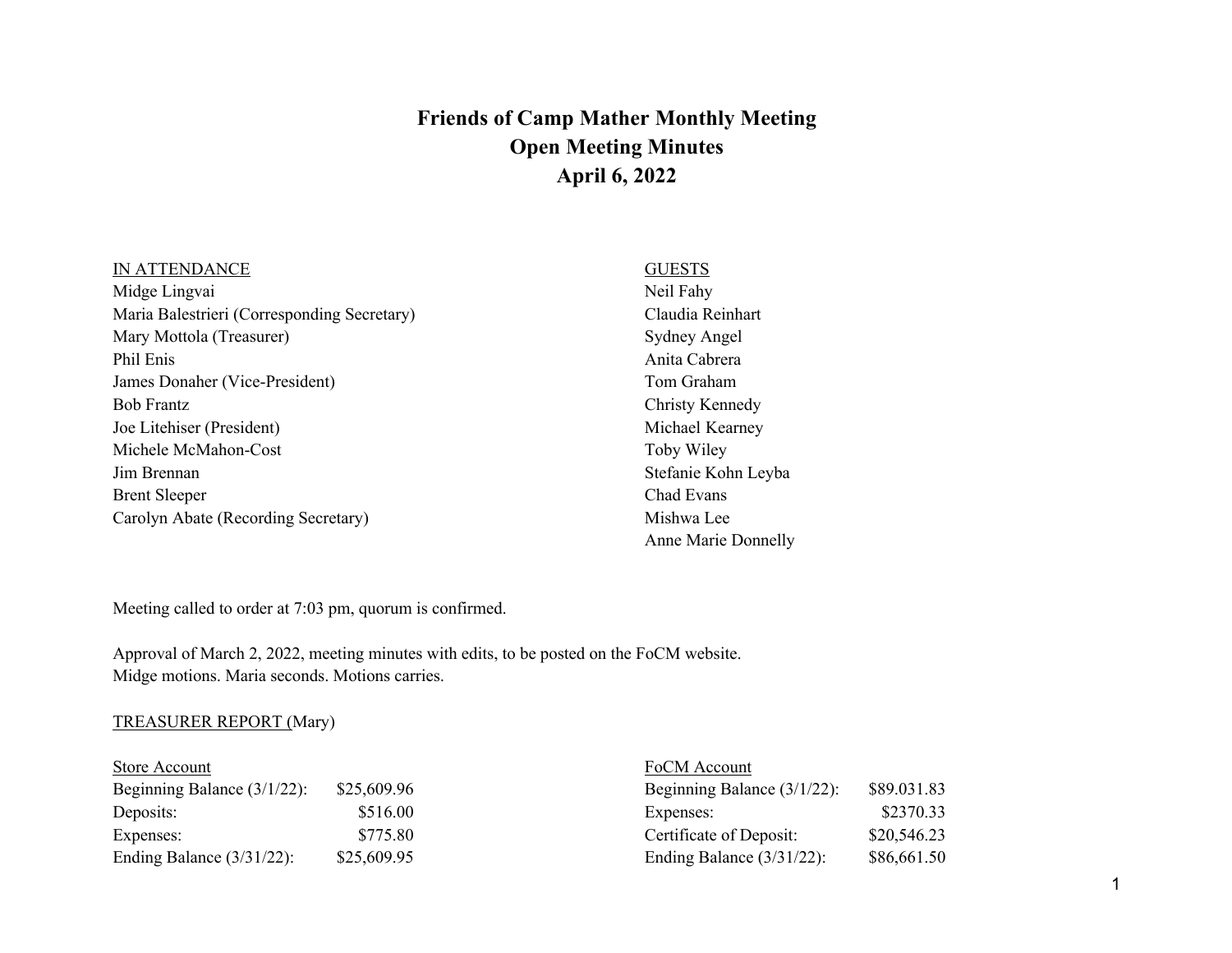Joe motions to approve the report. Bob seconds. Motion carries

## GUEST INTROS

- Stephanie Kohn Leyba Camp volunteer leader, during inclusion week.
- Anita Cabrera Camp volunteer leader, has gone 20 times
- Chad Evens Camp volunteer leader, has gone 7 times
- Christy Kennedy helping with the annual September Gala event.
- Mishwa Lee Long-time naturalist
- Tom Graham naturalist, been hired back for the summer. Working with Phil and Mishwa and other volunteer naturalists
- Neil Fahey Has an hour program for visually impaired on tree identification that can be used during inclusion week.
- Claudia Reinhart General Store Manager. Claudia has only been able to hire one person. People are not applying. She may need help with the store from the volunteer leaders. We still have 5 positions that need to be filled. \$17/hour, 40 hours a week, between May 15 and Sept 15. (action item, Carolyn to send job description to Anita, she is a professor at SFSU)

#### RPD UPDATE: Tom Wiley, Anne Marie Donnelly, Sydney Angel

- Tobey is struggling to hire as well. Still needs 36 additional Camp staff.
- FoCM has hired a contractor to replace the two double doors that are the main entrance to the store and that in need of repair $=$ We are authorized to do the work under our contract to run the store. Brian Dewitt of SFRPD's Property Management Division has asked for two days advance notice when someone is coming up to do the work.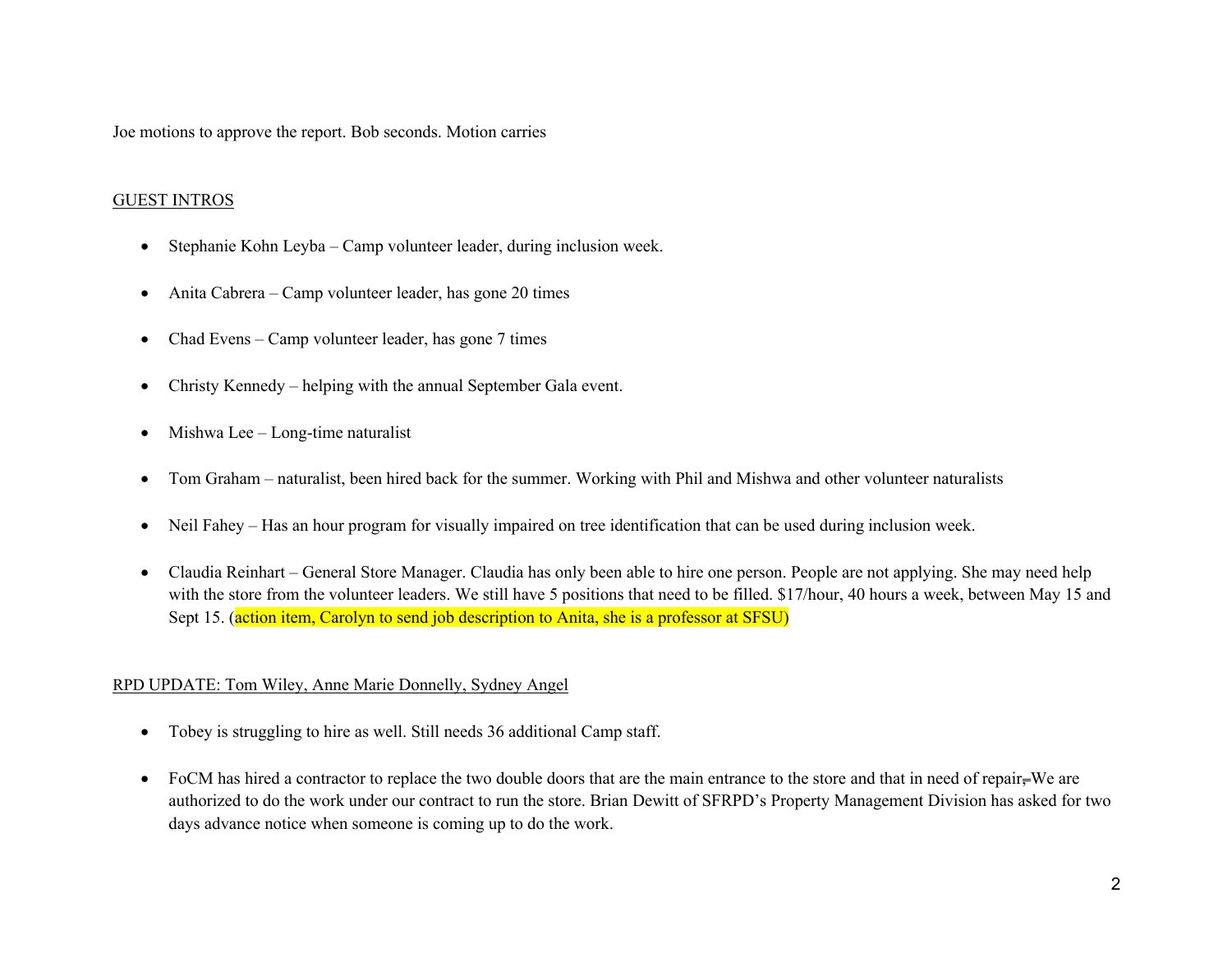- Joe asked if FoCM needed to communicate any specs around building material and paint color that the contractor needs to know about? Anne Marie said to check with Brian but she doesn't think that is the case (action item).
- FoCM is hiring Mike Cunnane, under a purchase order from SFRPD to consult with kitchen staff for Camp Mather. He will give two weeks training to the 2022 Camp cooks When the work is done FoCM will send an invoice to SFRPD reimbursement. Sydney will work with Midge and Mary about proper wording for the work order.
- Sydney informed the board of an-an estimate for new bed frames and mattresses that FoCM could buy and install: 45 Single mattress, 10 bed frames, 30 double mattresses, 5 bed frames. On a separate matter, a SFRPD Recreation coordinator has come on board and is working on the schedule of daily activities to be provided by SFRPD Staff for Camp guests.
- Toby is moving up to Camp on the April 15<sup>th</sup>. He will be reachable my email. Sydney will be up at Camp for a week but then back in the City.
- As per a request for information action item in March Sydney reported that Camp goes through 50 to 55 gallons of syrup each summer.

## COMMITTEE REPORTS

#### Business: Midge

- No meeting in April
- Payroll has been set up. We are getting insurance quotes; workers comp is good to go. Green apple is donating books. Employee handbook is updated. New employee packets.
- Joe asked for a draft budget now that betters estimates are available for both expenses and revenue. (Action item.)
- Volunteers needed to help with store cleaning, May 11-13 (Wed-Fri) before store staff starts. Claudia will meet with the contactor to inspect refrigerators and air conditioning that week.
- Mary now officially treasurer, with focus on banking, Midge still supporting the committee's financial actions.

#### Community Outreach and Engagement: James

• No meeting in April.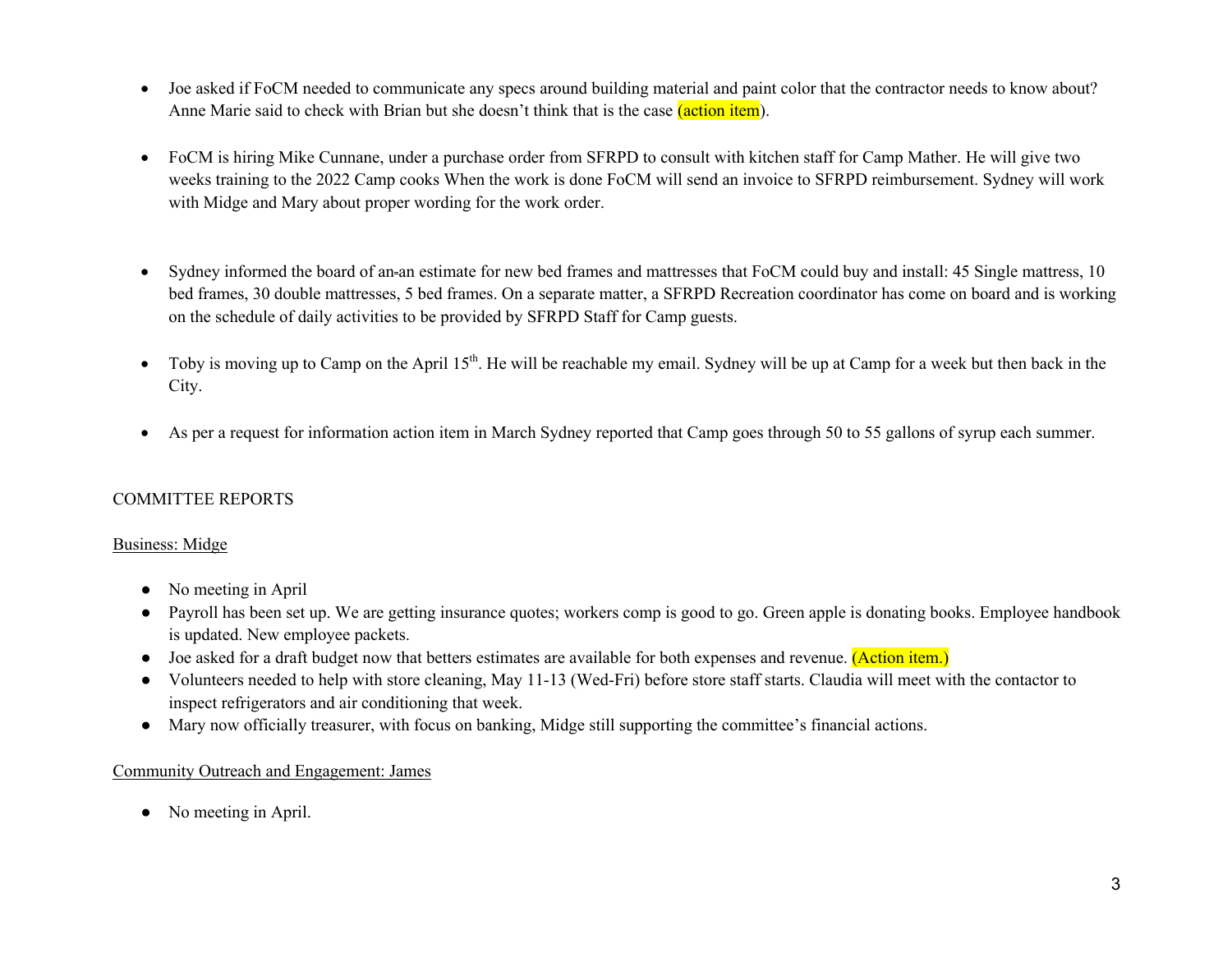● Getting the menus options (for example, from Knights Catering) for September Gala. Will come back to the group once Camp is under way for more details on the September event.

## Operations: Phil/Bob

# *Infrastructure:*

- Bob has about 12 people coming up to help with maintenance, the week of May 23.
- They will run inventory of each cabin. Moving furniture and putting any new furniture, bed frames and/or mattresses in place.

# *Volunteer leaders:*

- Phil reported resolution for week 10 VL. Another position needs to be filled for the week of July 17. He will update board soon. (action item)
- VL training are planned for May 10 and 19, 2 hours. Most of the leaders can make the training. Bob is updating the VL handbook. (action item)
- Phil will send out the new VL schedule to the board *(action item)*
- Phil will get Bingo night, dance, talent show schedule from the new SFRPD Recreation Coordinator. We do know that dinner will be at 6 pm instead of 5:30.
- Volunteer naturalist program. Phil will schedule a meeting with the volunteer naturalists --> Lisa, Martha, Denise, Mary and Mishwa. (action item)
- Tom is happy to help make phone calls to help confirm the availability of these leaders.

# Digital Strategy: Brent/Carolyn

- Website was down Sunday evening but Brent was able to restore it by Tuesday evening.
- Newsletter sent out this morning. Also featured information about Senior Experience and Claudia's job posting for store staff. Carolyn will post to Facebook, website, and Instagram.
- At \ the Digital Strategy meeting last month a number of ideas were discussed for improving the impact of our website and social media platforms as Camp opening nears.
- We posted on Instagram!